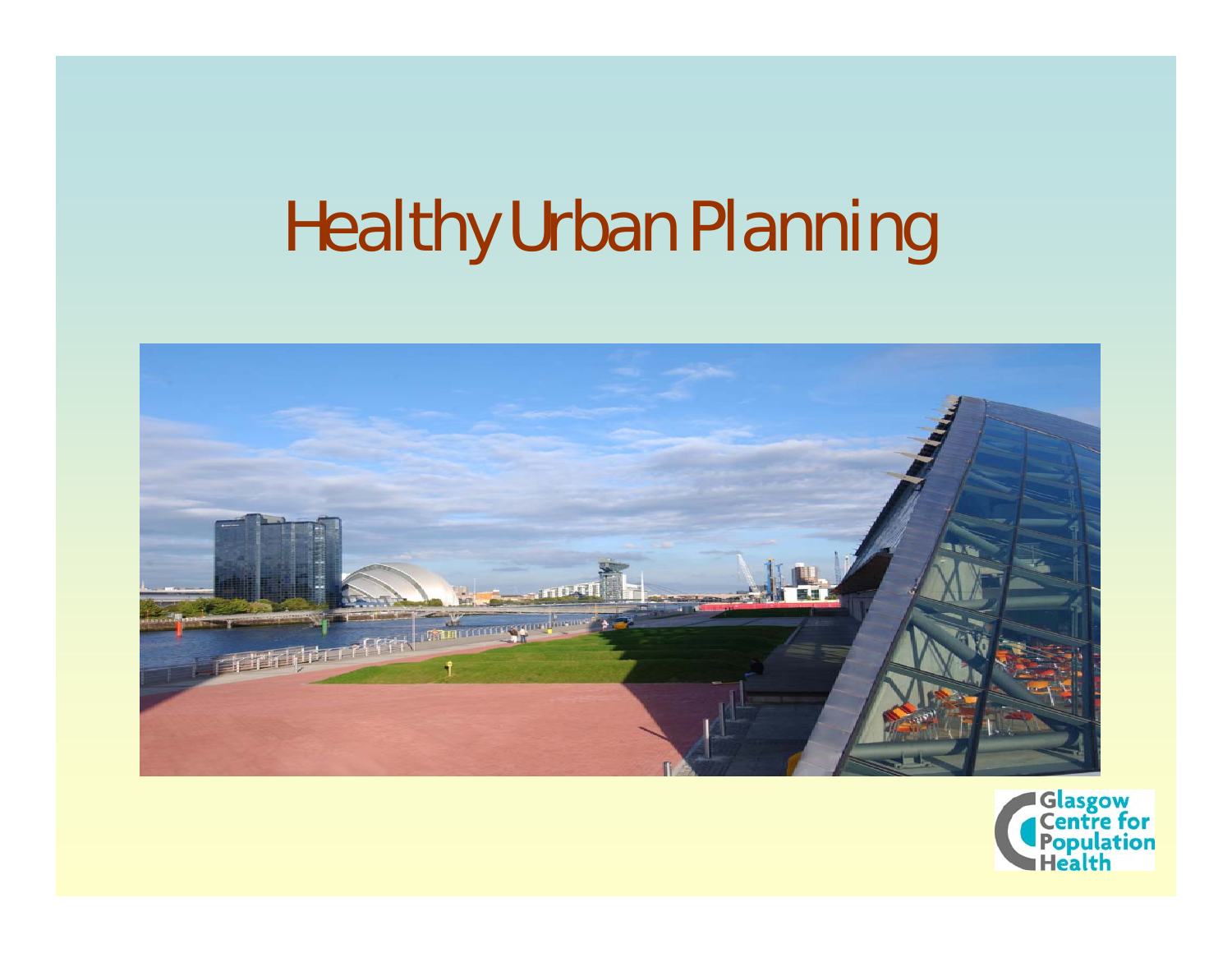# Background to HUP

¾ International Movement

#### ¾ Planning for people

- $\bullet$ Placing people's needs at heart of the urban planning process
- • Consider implications of planning decisions for human health and well-being
- Seeks to enhance physical, mental, social and environmental well-being
- ¾ Reintegrate planning and health
- ¾ Balance social, environmental and economic pressures (similar to sustainable development planning)
- ¾ Infrastructure for people to optimise health

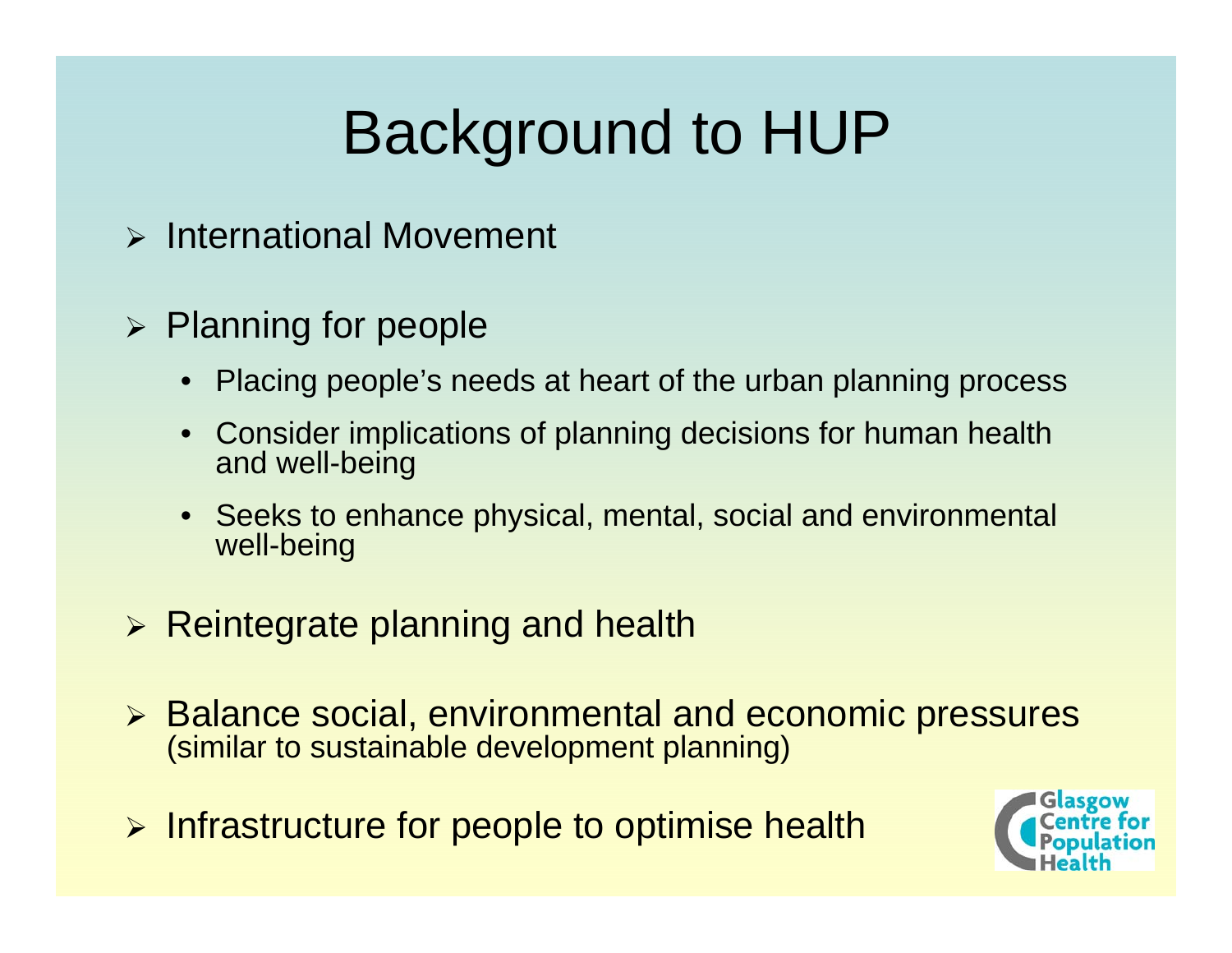# How Planning Can Affect Health

- ¾ Attractive environments with acceptable noise levels and good air quality
- ¾ Good water quality and sanitation
- ¾ Good quality housing
- ¾ Road safety and a sense of personal security
- ¾ Reduce emissions that threaten climate stability

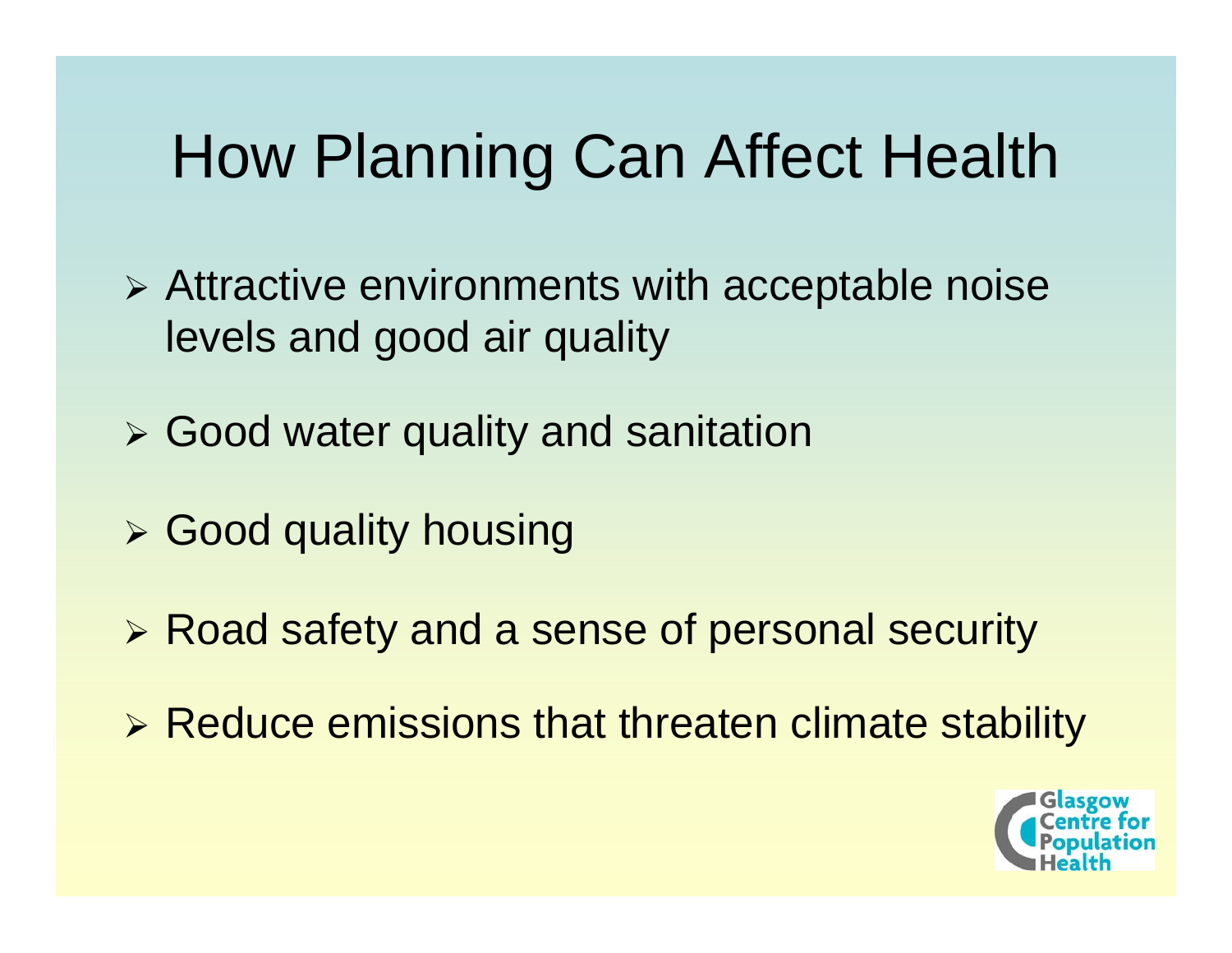## How Planning Can Affect Health

¾ Access to diverse employment opportunities

- ¾ Access to high-quality facilities educational, cultural, leisure, retail, health and open space
- ¾ Opportunity for local food production and healthy food outlets

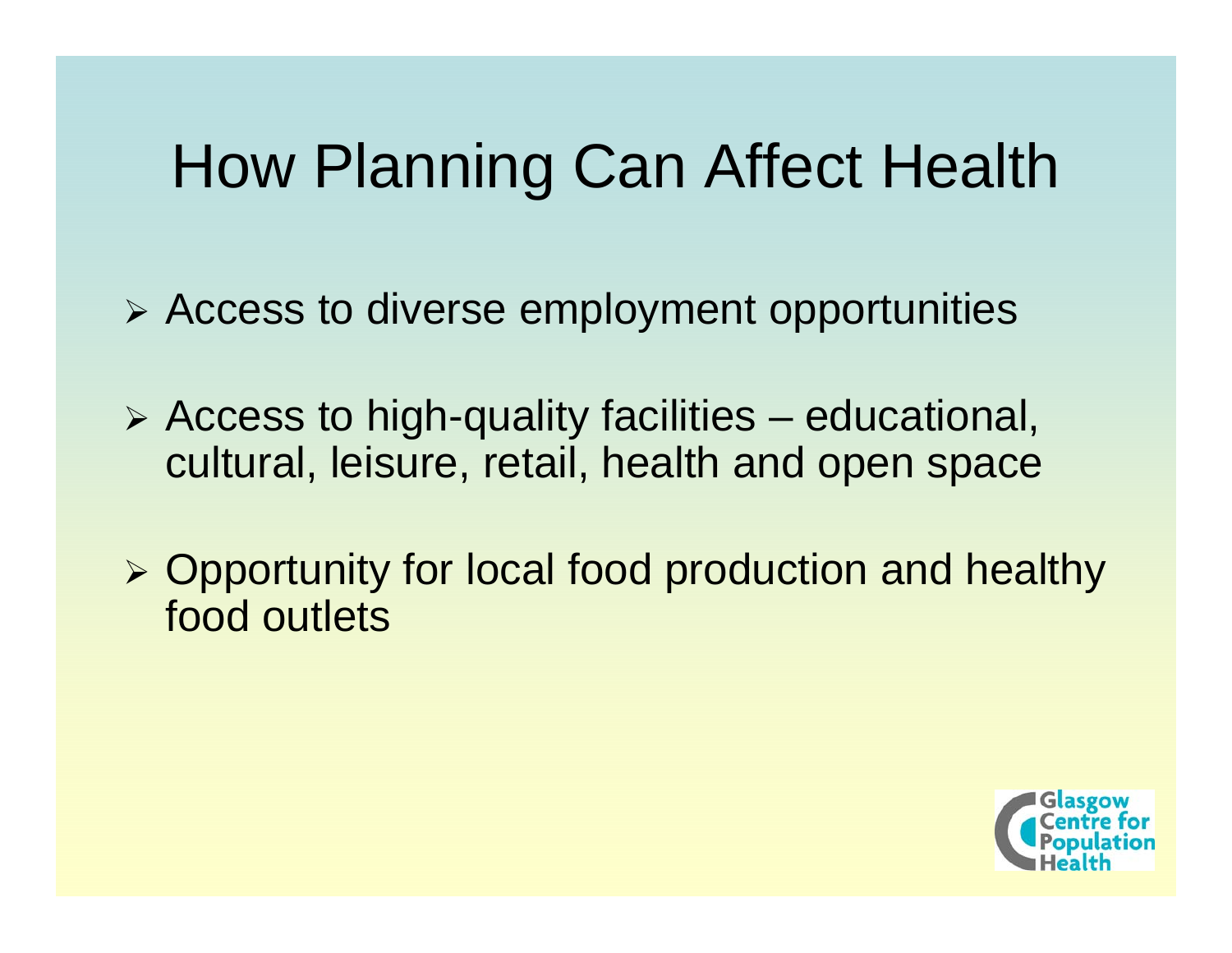## How Planning Can Affect Health

¾ Opportunity for healthy lifestyles

¾ Social cohesion and supportive infrastructure for social networks

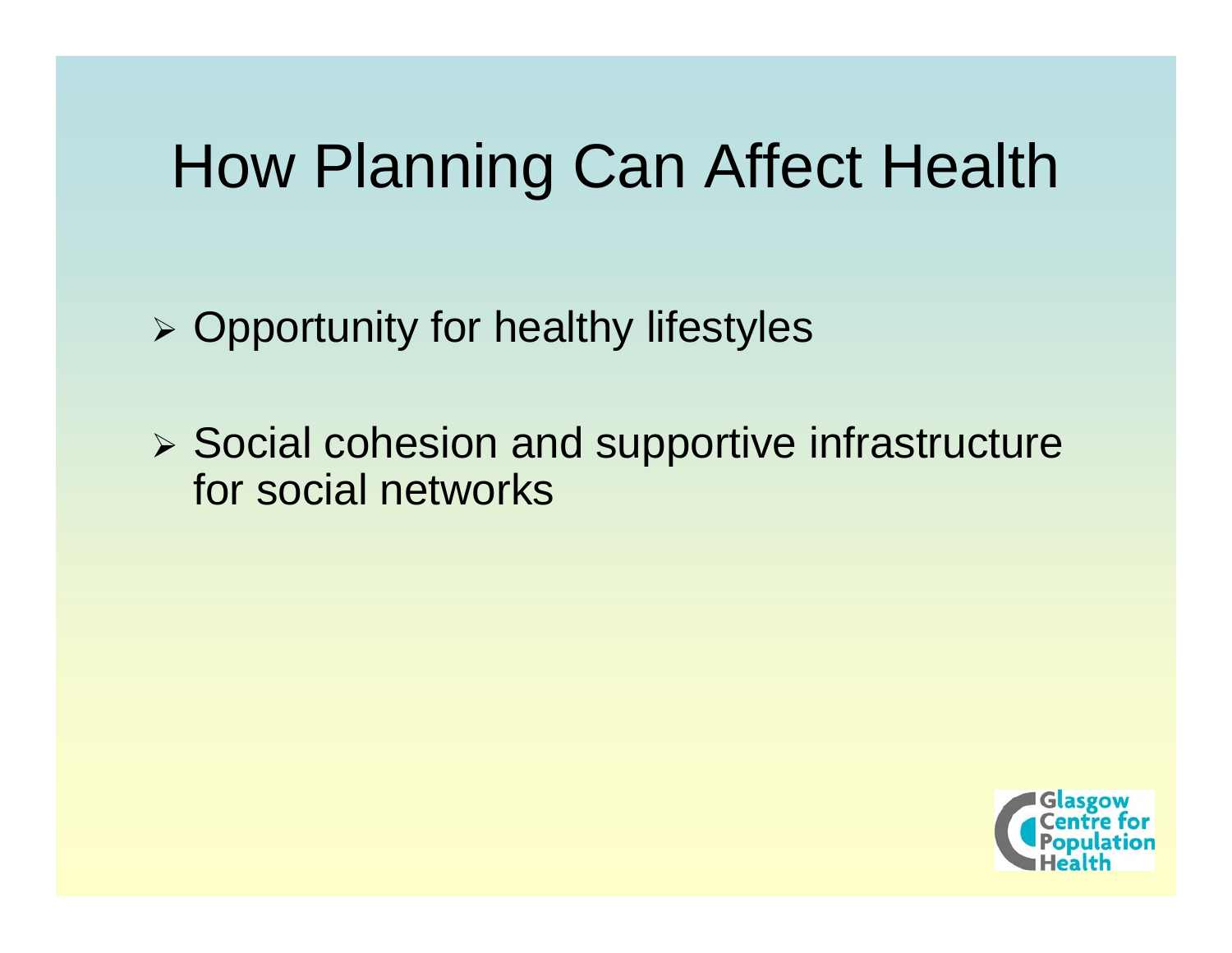## Aims of HUP in Glasgow

- ¾ Raise awareness of how planning can create an enabling environment to optimise health
- ¾ Provide and generate evidence on the links between planning and health

¾ Mainstream health in land use policy, plans and practice

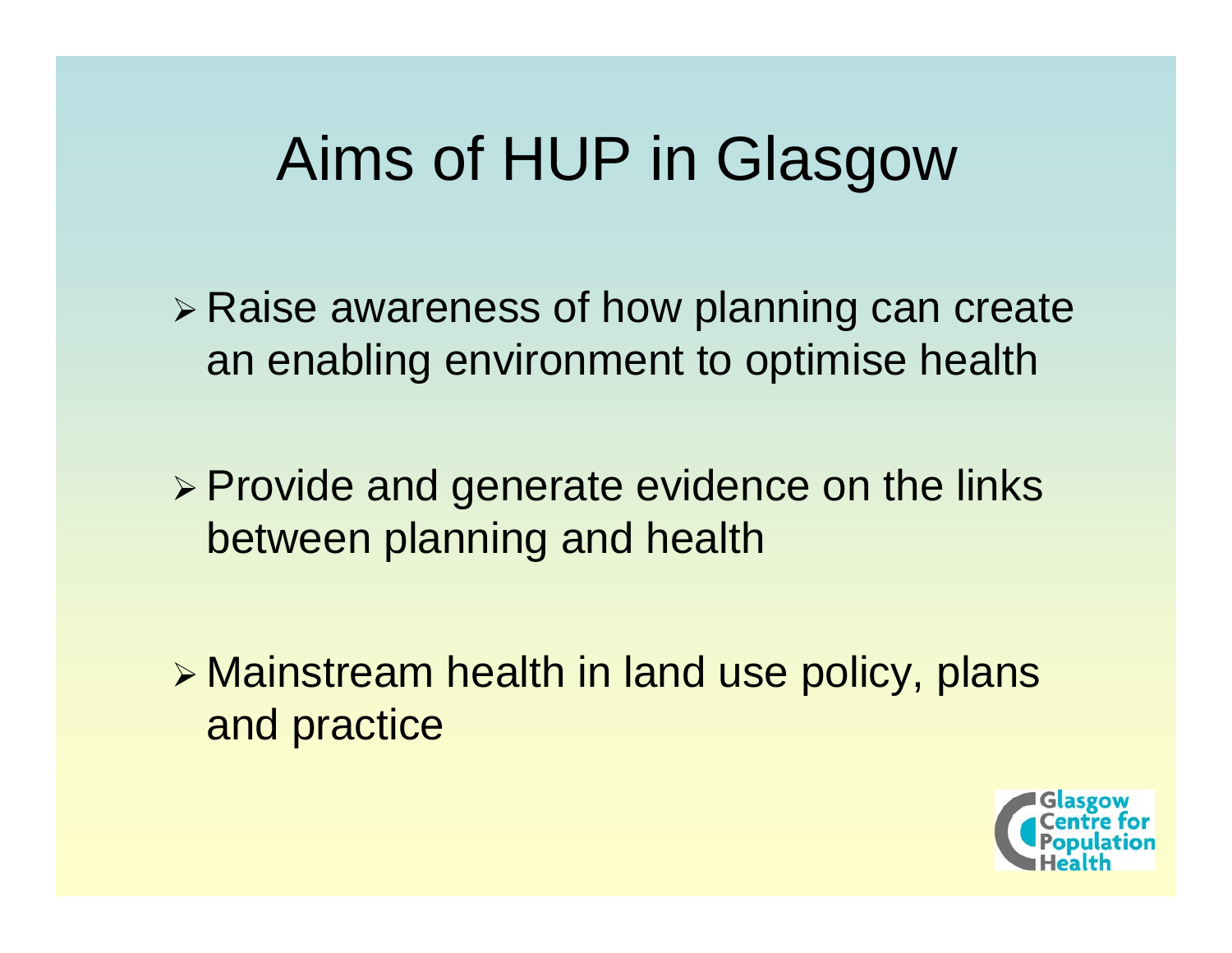### Raising Awareness

### $\triangleright$  Training

- Healthy Urban Planning
- Health Impact Assessment
- ¾ Networks (local, national, international)
- ¾ Seminars and workshops

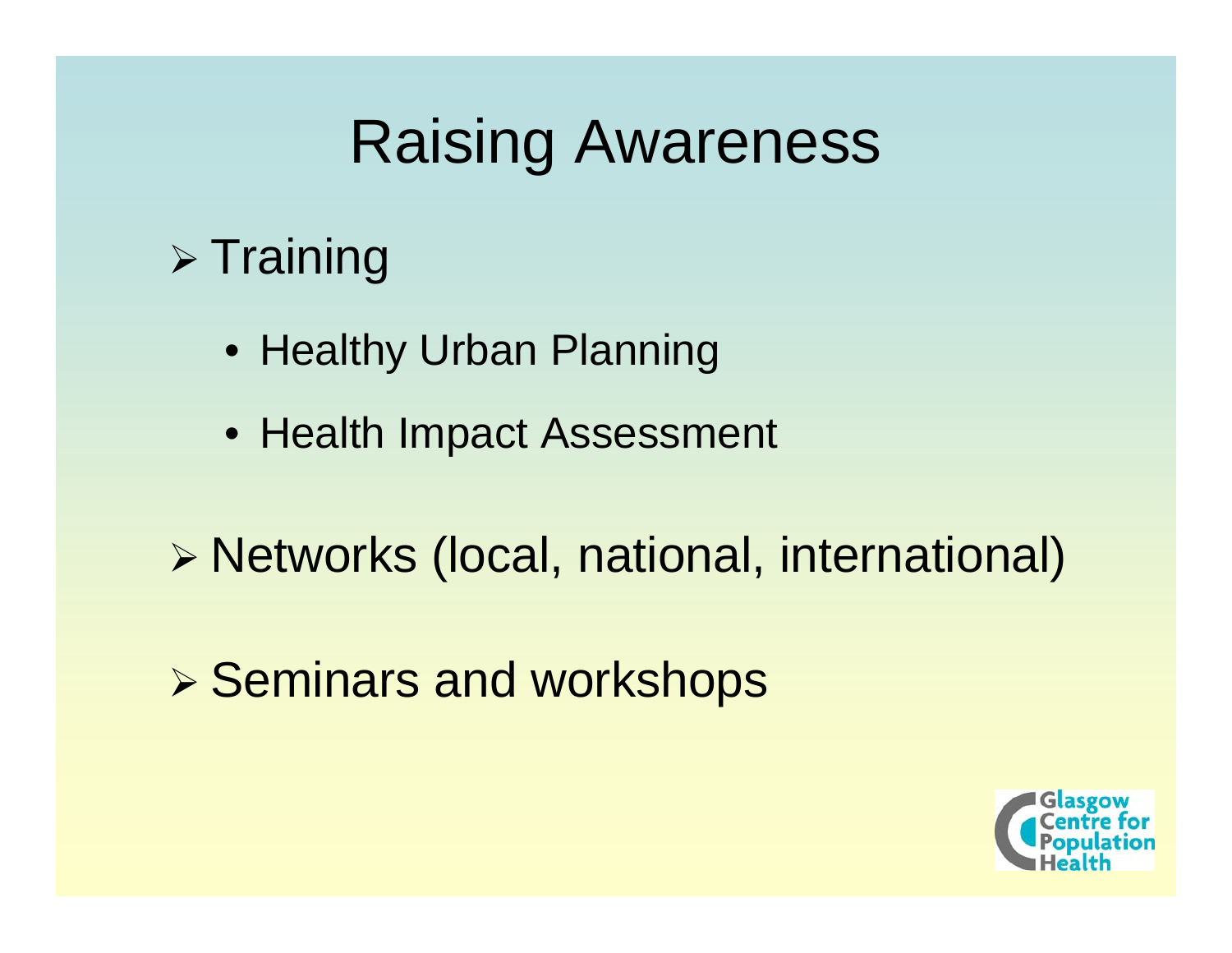# Providing Evidence

- ¾ Critical Reviews
- ¾ FAB Greenspace Study
- ¾ Let Glasgow Flourish
- ¾ Health and Well-being Survey
- ¾ Schools Survey
- ¾ Social and Economic Benefits Analysis

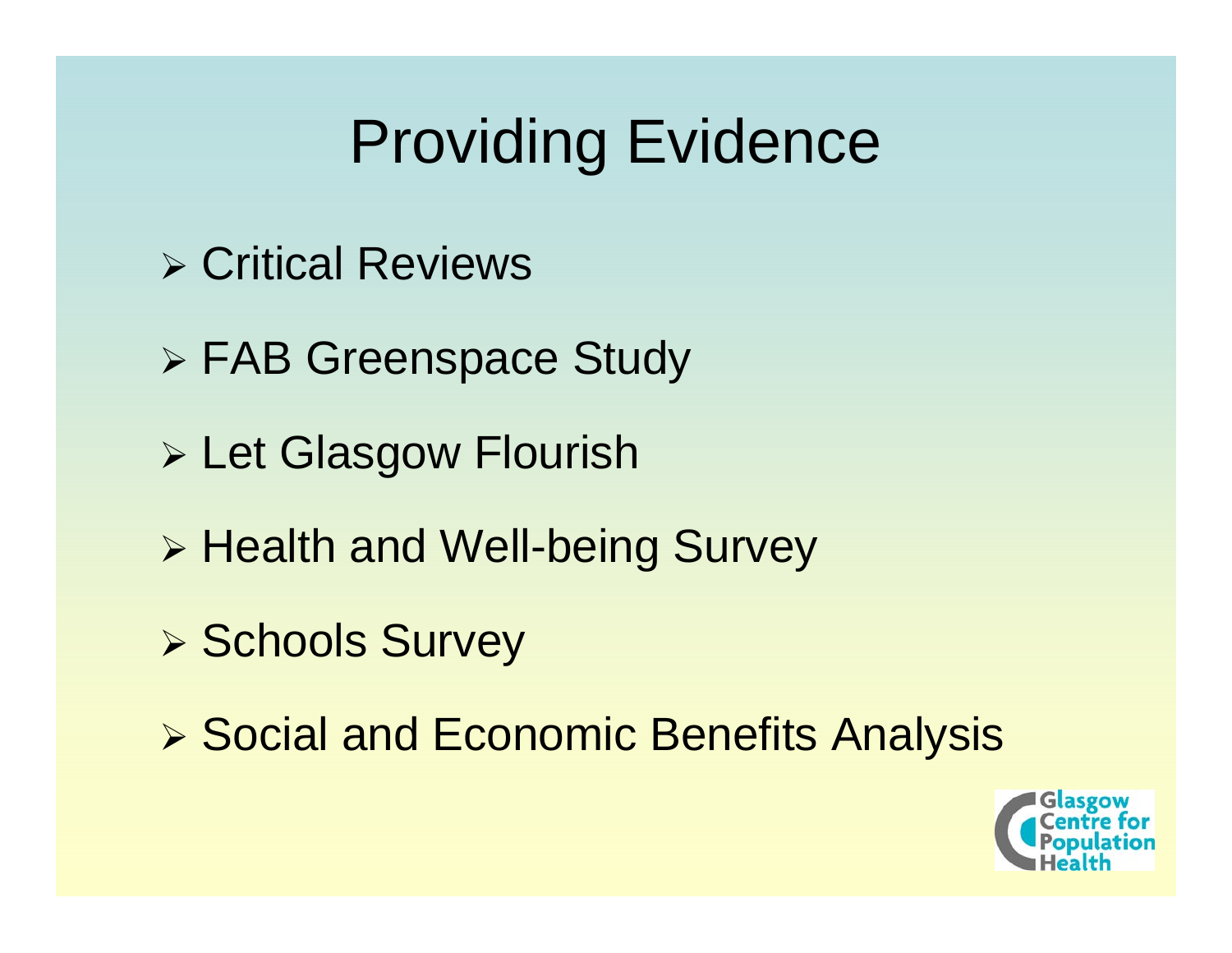### Mainstreaming health

- ¾ GCV Structure Plan
- ¾ GCV Common Health Action Programme
- ¾ Glasgow City Plan & Accompanying SEA
- ¾ GCV Green Network
- ¾ HIA of East End LDS

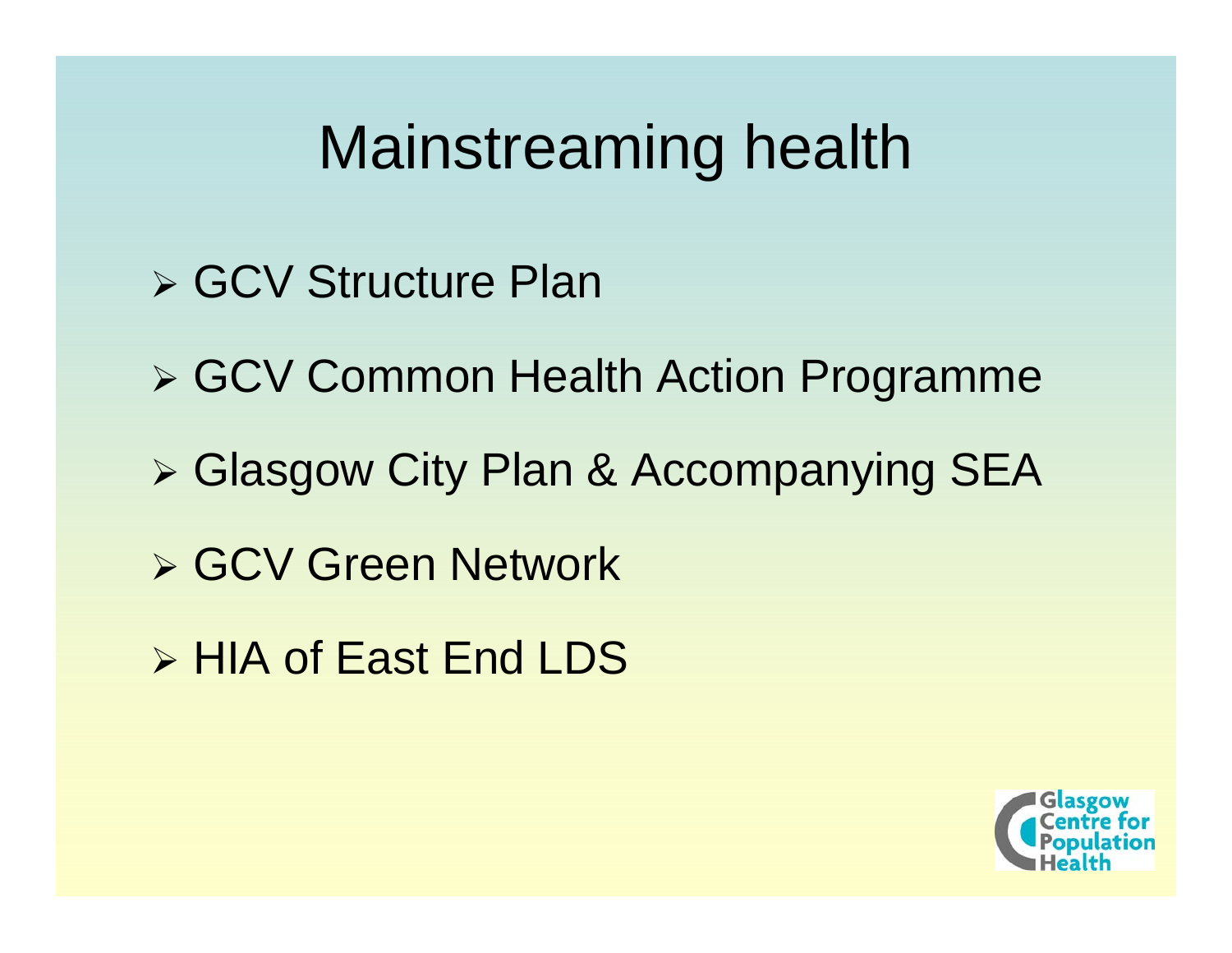## The Evidence – Direct Influences

¾ Traditional focus of planning & env. health

- ¾ Relatively robust evidence available
- ¾ Examples
	- ¾ Toxins in air
	- ¾ Infectious agents in water and food
	- ¾ Noise in the workplace or home environment
	- ¾ Road safety

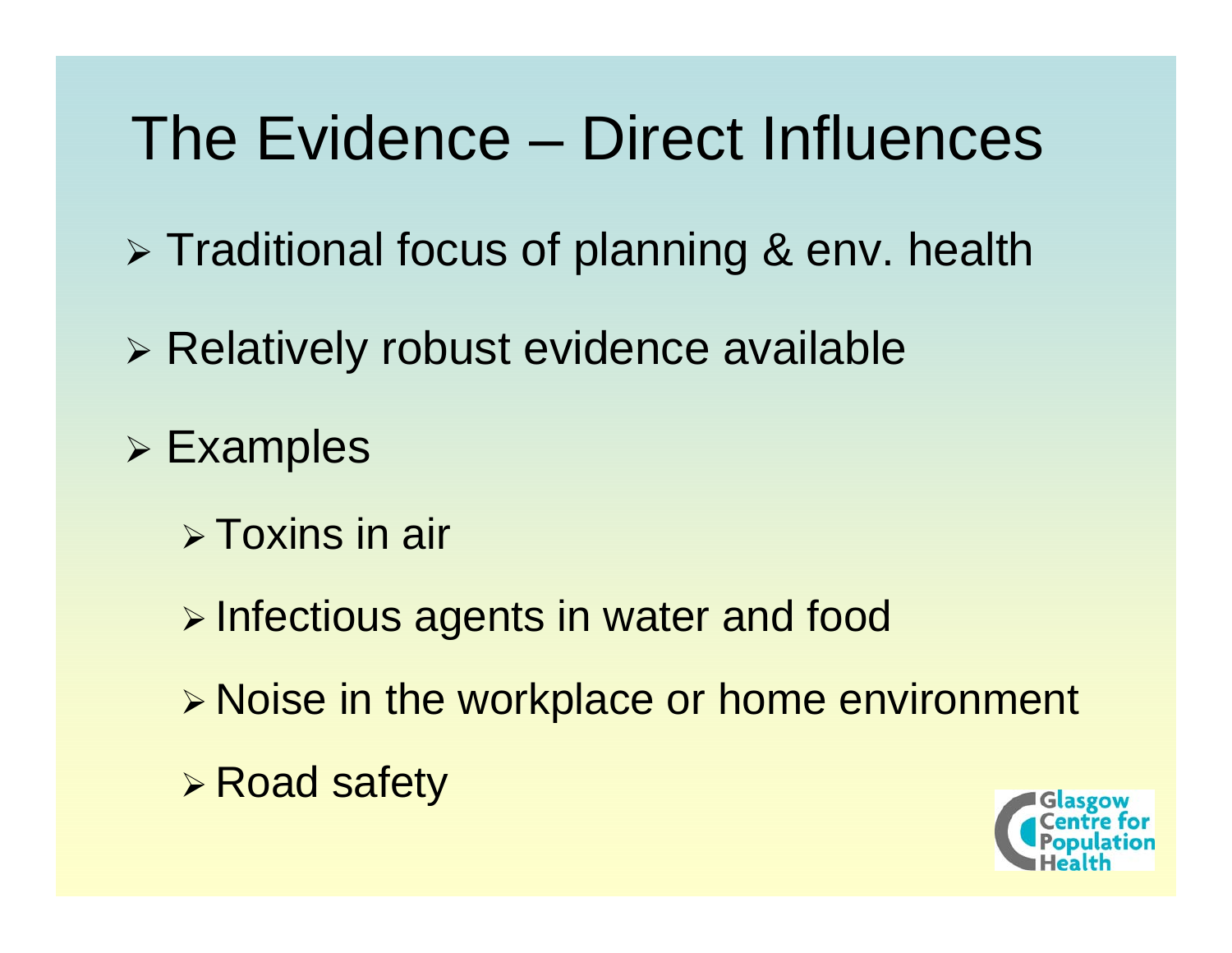### The Evidence – Indirect Influences

- ¾ More complex
- ¾ Less robust evidence
- ¾ Environmental influences on activity, social networks & well being
	- <sup>¾</sup>Walkable (functional) neighbourhoods
	- <sup>¾</sup>Connectivity / Access
	- <sup>¾</sup>Accessible and safe greenspace
	- <sup>¾</sup>Neighbourhood quality
	- **≻Safety**

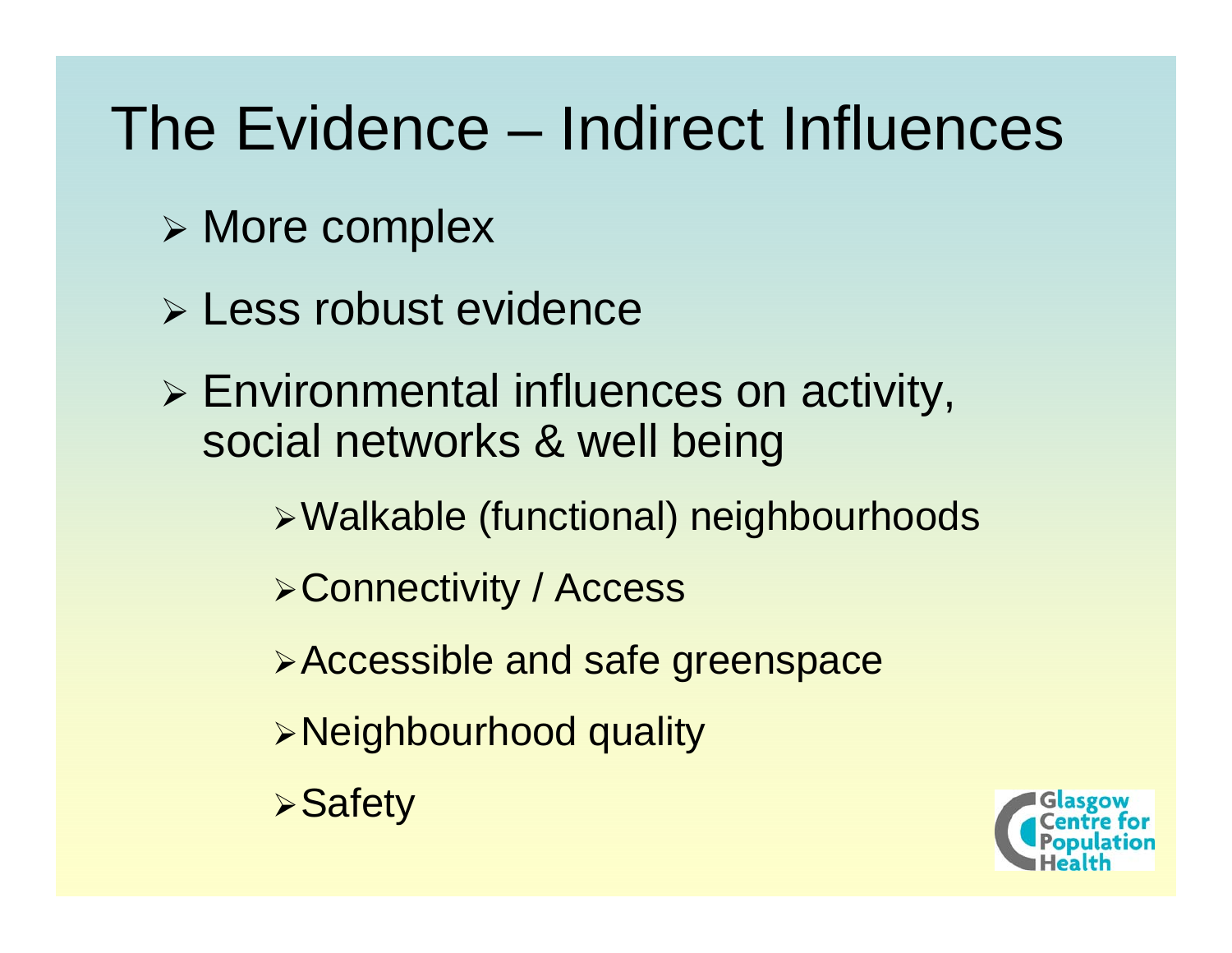# Some Obstacles to Success

- HUP relatively new concept
- Language barriers professional jargon & concepts of health
- Working in "silos"
- Evidence gaps
- Lack of national planning guidance on health
- Health not a material consideration for planning applications

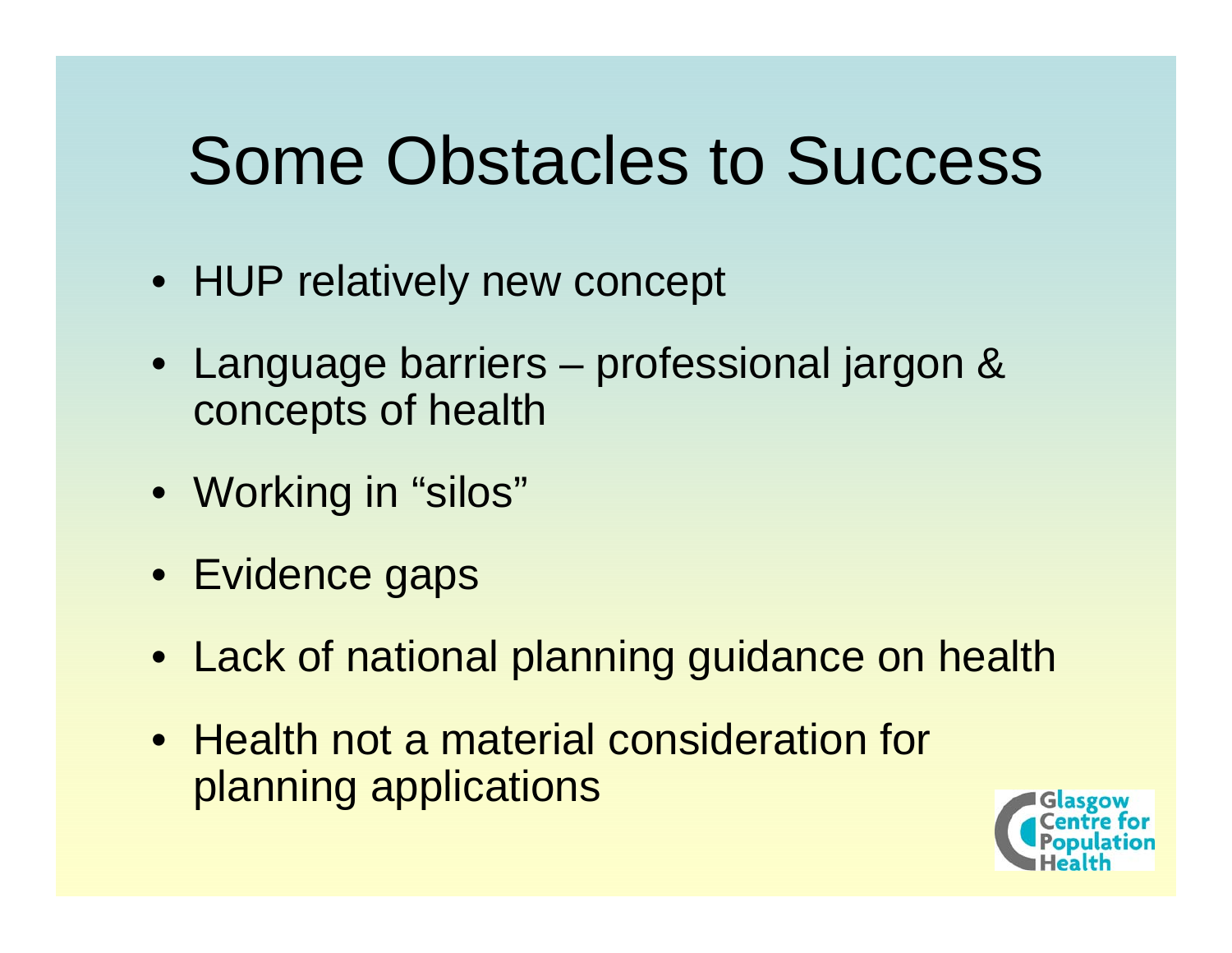# Next steps

¾ Mainstream HUP locally and regionally

- ¾ Develop evidence base
- ¾ Support for strategic integration
- ¾ Develop practical examples (e.g. HIA)
- ¾ Work with other cities/regions to lobby for coordinated work between planning and health at national level
- ¾ Develop HUP in UK / Ireland and Europe